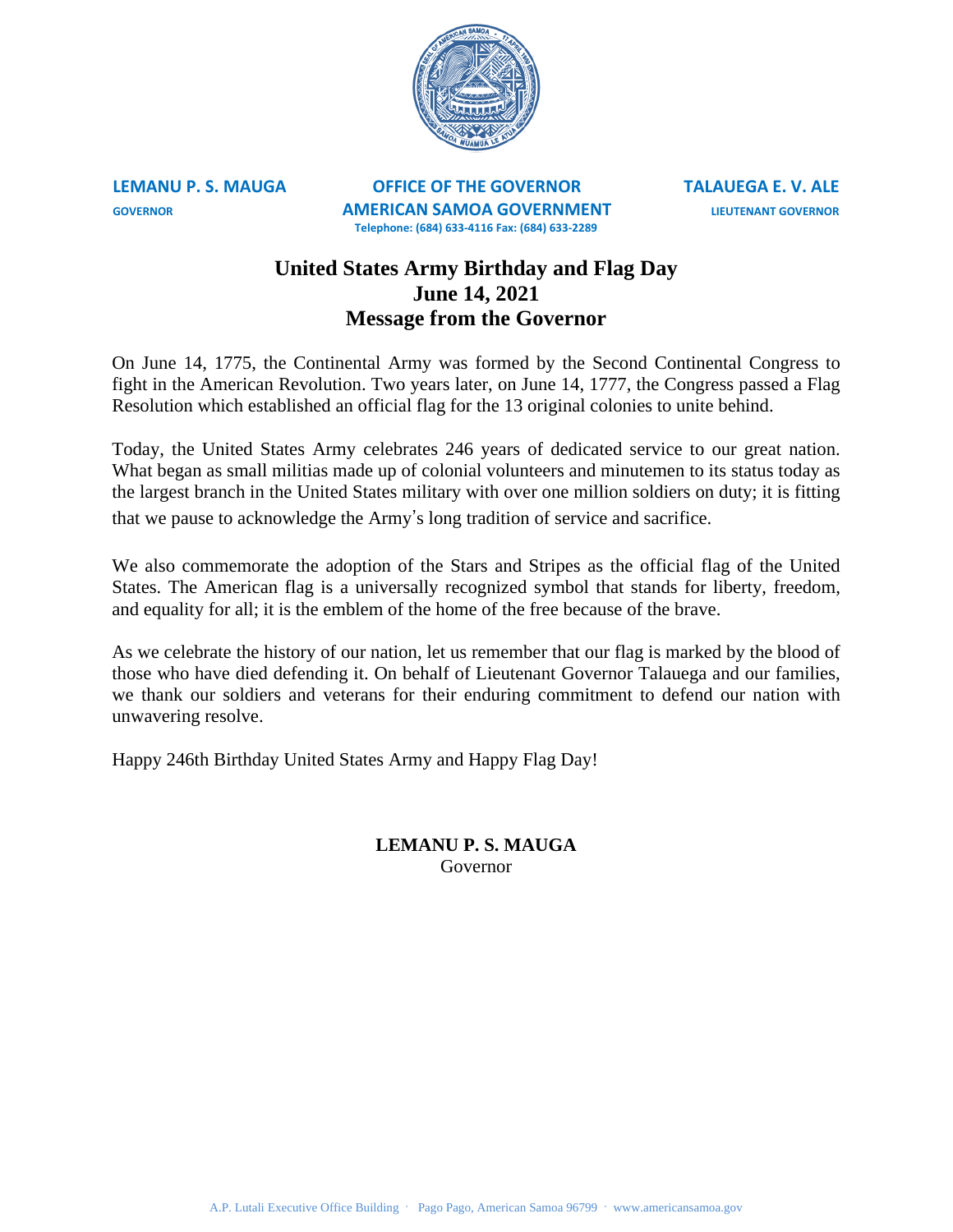## **Fa'amanatuina o le Aso Fanau o Vaega Au o le Ami a Amerika ma le Aso Faamanatu o le Fu'a Iuni 14, 2021 Feau Taua mai I le Kovana Sili**

O Iuni 14, 1775, o le aso atofaina na fa'avae ai le Vaega Au o le Ami (Continental Army) e le vaega o lona lua o le Konekeresi (Second Continental Congress) e tali atu I fetauaiga mo le saolotoga o Amerika mai I Pulega a Peretania. E le gata I lea, i le lua tausaga mulimuli ai I le masina o Iuni 1977 na tonu ai I le konekeresi ina ia aloaia le fa'avaeina ma le tu'ufaatasia o le tagavai o Amerika e aofia uma ai atunuu e sefulu tolu sa I lalo o le va'aiga a Amerika.

O le aso, ua atoa iai le 246 tausaga o le tautua matavela ma le le fa'atuaoia a Vaega Au o le Ami a Amerika. O se tautua na amata I se vaega to'aititi na saili mai I tagata sa ofoina fua le latou tautua e aunoa ma se totogi seia oo ai lava ina avea se vaega tele o le Malo lea ua silia ma le miliona ona fitafita o loo tautua ai e le gata I totonu o Amerika ae faapea le lalolagi atoa.

O le mea lea, e tatau ai lava ona tatou manatua le sao o Vaega Au o le Ami I le puipuiga ma le saolotoga ua tatou maua ona o le latou taulaga sa osi mo oe ma au.

Ia tatou manatua foi le taua o le avea aloaia o fetu ma lanu e tolu (mumu, pa'epa'e, lanumoana) ma lanu o le tagavai o Amerika. O nei lanu e tulaga ese ai le tagavai o Amerika I le lalolagi ae o se faailoga o le saolotoga ma aia tutusa o tagatanu'u uma na nanau iai tuaa ua fai I lagi soifua ina ia tatou maua se olaga saoloto.

Ao tatou iai la I le faamanatuina o lenei vaega taualoa o le tala faasolopito o le Atunuu, ia tatou manatua o le tagavai, o le faailoga lea o le toto na masa'a o latou na tau mo le saolotoga lenei ua tatou aeae ai. E avea ai a'u e fai ma sui o le Lutena Kovana ia Talauega ma o ma aiga, e faafetai ai tatou Alii ma Tamaitai faapea latou sa tautua I vaega eseese o le Vaega Au ona o galuega I le ao ma le po ina ia malu puipuia tagatanuu uma o Amerika mo nei ma a taeao.

Ia manuia le 246 Tausaga o Vaega Au eseese o le Ami a Amerika faapea ma le Aso Faamanatu o le Fu'a!